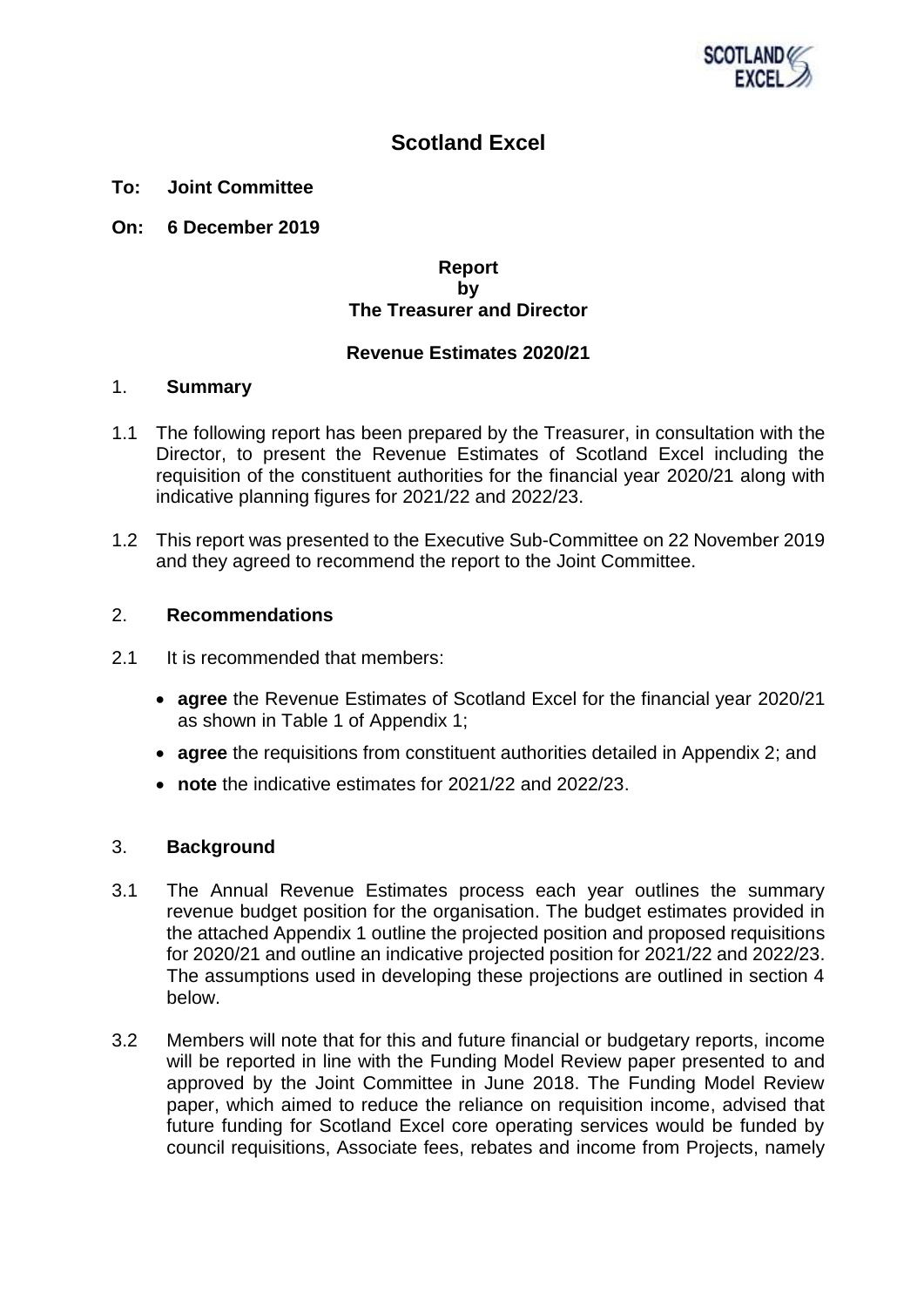New Build Housing, Consultancy Services and Learning and Development (The Academy).

- 3.3 Reporting income under these headings should provide members with improved clarity on financial progress against each income stream.
- 3.4 The financial environment in which Scotland Excel and its member authorities operate continues to be characterised by significant demand and cost pressures, compounded by reducing levels of grant support in real terms. It is anticipated that the Scottish Budget and local government settlement will continue to present significant challenges.
- 3.5 Furthermore, it is recognised that over the medium term, local government in Scotland is likely to face further contraction in available resources, relating predominantly to the provision of revenue grant from the Scottish Government. In this context, Scotland Excel will continue to seek operational efficiencies, to manage its financial position flexibly in order to maintain its aim of minimising the level of requisition required, and also to develop value propositions for member authorities to ensure that best value is achieved.

# 4. **Budget Assumptions**

- 4.1 Expenditure The expenditure budget is based on the following assumptions:
- 4.2 A budget provision of 3% in relation to the agreed 2020/21 pay award has been included in the budget forecast. An estimated 3% has also been added to the Employee Costs element of the indicative figures shown for 2021/22 and 2022/23. These are estimates only, used to provide indicative figures for 2021/22 and 2022/23.
- 4.3 In line with previous years practice, no inflationary adjustment has been made to most non-salary expenditure lines. Any adjustments made are detailed in paragraph 4.4 below.
- 4.4 Adjustments have been made to specific expenditure lines to reflect operational demand in relation to:
	- **Employee Costs** a budgeted staffing turnover assumption of 5% has been applied; the Adult Supported Living project has been absorbed into the Core operating budget as approved at the Joint Committee in December 2018 (£157,000); the Associates Team has been absorbed into the Core operating budget (£111,000); Marketing and Corporate Support budgets have been enhanced, reflecting increasing demand on these business areas (£83,500); employee increment payments have been recognised (£30,000); and the agreed 3% increase in relation to the 2020/21 pay award has been included (£90,000).
	- **Property Costs** rent and service charge costs have been updated to reflect the current lease agreement.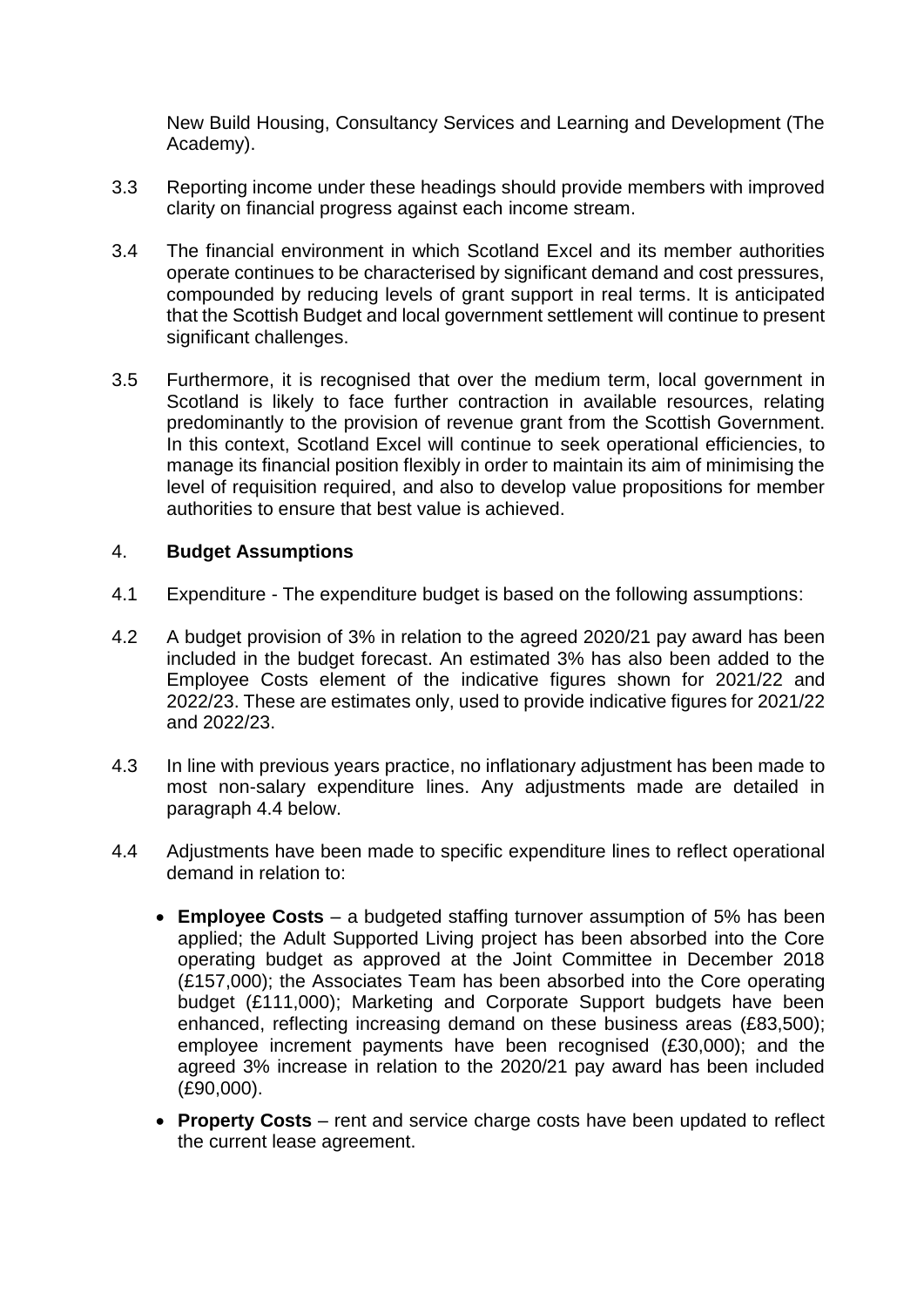- **Supplies and Services** ICT costs have increased due to the continuing migration to an agile working environment, as identified within the organisational operating plan and risk register; the introduction of virtual servers, the organisational move to Microsoft Office 365 and the continuing development of data access systems for suppliers, councils and Scotland Excel.
- **Administration Costs** Administration costs have increased due to anticipated recruitment and telephony costs.
- **Transport Costs** budgetary provision has been reduced to reflect the increased use of Video Conferencing and Skype for Business.
- 4.5 Income budget estimates have been created taking into consideration the following,
	- **Member Requisitions** At the Joint Committee in December 2018, members noted indicative 3% increases for 2020/21 and 2021/22. Members approved the overall financial strategy and the 2019/20 requisition increase of 2%.
	- **Temporary Use of Reserves** A temporary drawdown of Project reserves of £120k was approved, but not taken during 2019/20 due to the receipt of a one-off Scottish Government grant – this drawdown will now be taken in 2020/21.
	- **Associate Income** Provision has been added to reflect anticipated increased income via Associate Memberships as a result of consolidation of the Associates Team into Core.
	- **Income from Projects** Includes anticipated income from projects including New Build Housing, Consultancy Services and Learning and Development (Academy)
	- **Rebates** Income provision relating to anticipated rebates accruing during 2020/21 has been included in line with the Funding Review proposal approved by the Joint Committee in December 2018.
- 4.6 The projected outturn position for 2019/20 is an overspend on core activities of £14,000 against the approved budget. This agreed overspend reflects a shortfall in approved funding following the 3% budget provision for pay inflation made in 2018/19 and the subsequent 3.5% pay agreement.

# 5. **Financial Overview**

- 5.1 As outlined above, the financial outlook in the medium term continues to be characterised by uncertainty. At this point, areas of financial risk for the Joint Committee include the increasing levels of pay inflation and the continuing uncertainty in local authority grant settlement figures.
- 5.2 Members will be aware that, there has been a change in the approach to that adopted in previous years where revenue estimates had been developed to ensure that Core operations are fully funded by requisition income. Members are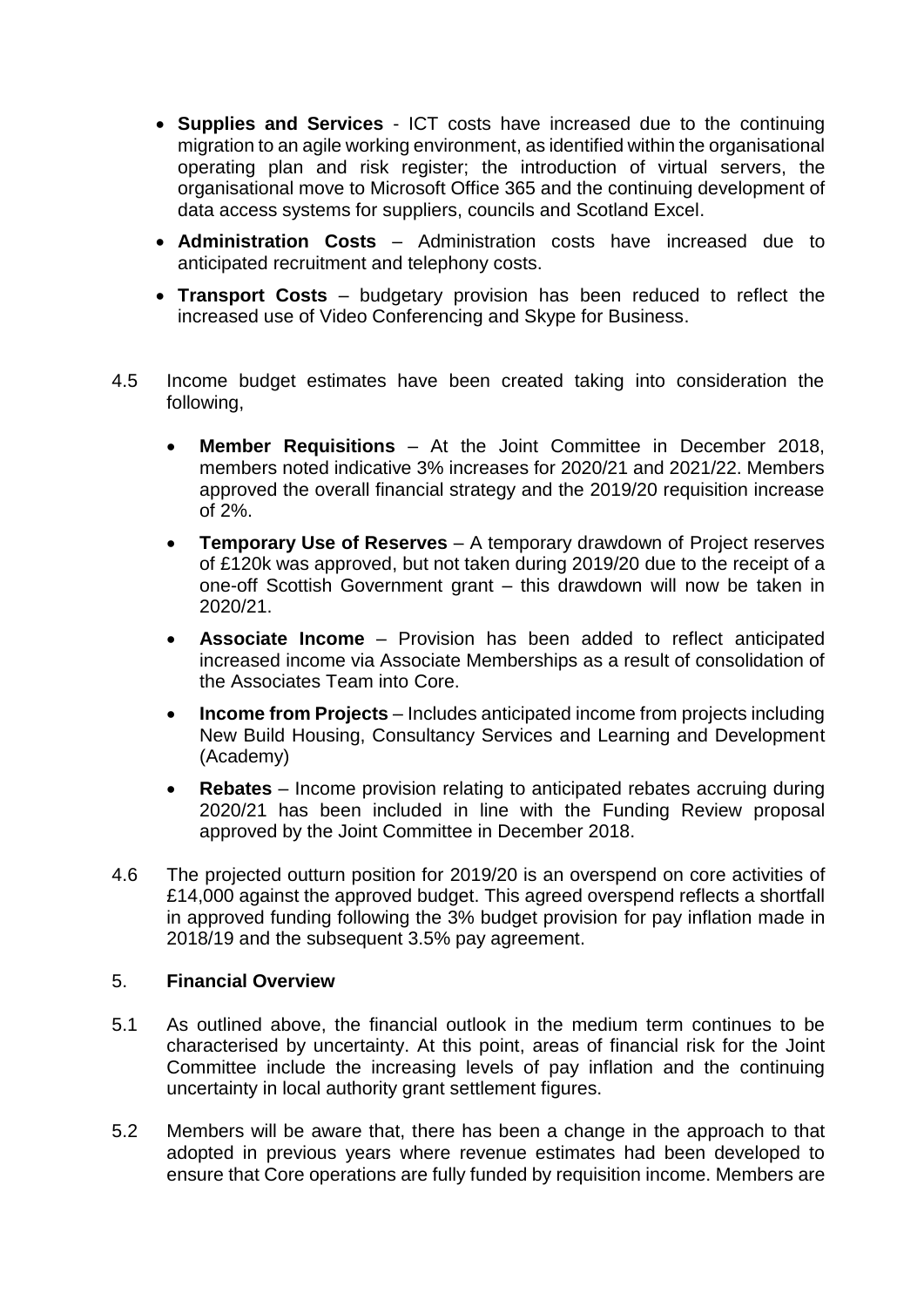aware that a new funding model was approved at the June 2018 Joint Committee which means that core operations will be funded from both requisitions and income generated from a range of other sources. This move to a more commercial funding model does increase the overall level of financial risk to the organisation, which requires to be appropriately mitigated through a prudent level of reserves. It is estimated that uncommitted reserves will amount to £227,141 at the end of the 2019/20 financial year, which represents 5.6% of anticipated operating income in that year. This balance will be held to protect against any unforeseen costs or financial risks that may arise. The minimum level of uncommitted reserves balance recommended by the Treasurer is 5%.

- 5.3 The information provided in Appendix 1 outlines the forecast year-end financial position for 2019/20 and estimates for 2020/21, 2021/22 and 2022/23. The funding streams, set out within the Funding Model Review approved by members at the June 2018 Joint Committee, have been incorporated into these estimates. These include the use of Associate income; the temporary use of project reserves built up by the Small Value Procurement Team; and income that is expected to be earned and generated by Projects during 2020/21. A 3% requisition increase has therefore been recommended for financial year 2020/21 in line with the figure noted by the Joint Committee in December 2018.
- 5.4 Indicative figures have also been included for 2021/22 and 2022/23. These figures, which include an estimated inflationary increase in each year of 3%, show that, with a 3% requisition increase in 2020/21 and 2021/22 and anticipated increasing levels of non-requisition income, Scotland Excel can forecast a zero percent (0%) increase in council requisitions in 2022/23. Non-requisition income is forecast to generate 19% of income required to cover core operating costs in 2022/23.
- 5.5 Members will note that a memorandum section is detailed in Appendix 1 (Table 2) relating to the projects that Scotland Excel operates. The funding relating to these projects is not covered by requisition income and the income and expenditure shown are for information purposes only. Project expenditure and income will vary each financial year and are generally short-term in nature, therefore only the 2020/21 figures, as known at this time, are provided. As outlined above, each project is forecast to contribute income towards Core activities during the forthcoming financial year.

# **6 Scotland Excel Funding Model**

Work continues on the review of the financial sustainability of Scotland Excel since the Joint Committee in June 2018 and on developing the funding solutions set out at that point. The organisation has made good progress in developing each of the potential offerings set out in the report. The Income Stream Update Report within these papers provides an update on each area. Within the financial estimates for Scotland Excel for financial year 2020/21, 14% of required income to deliver core services will be generated through income streams, identified within the Income Stream Update Report, other than council requisitions. In 2019/20 project activity is budgeted to contribute £173k to core operations and this income is anticipated to be achieved in full.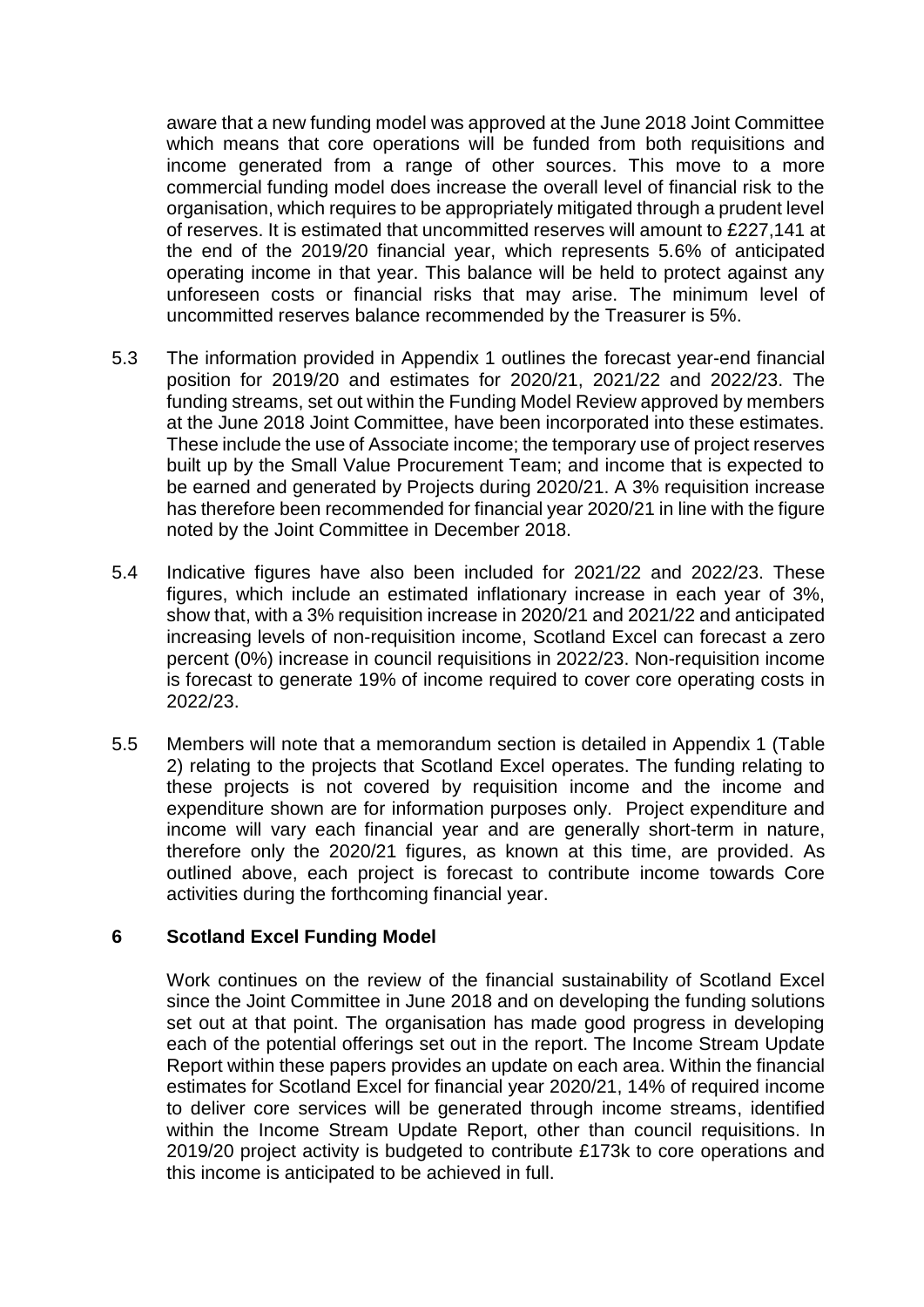# **7 2020/21 Member Authority Requisitions**

- 7.1 An increase of 3% has been recommended for 2020/21 for member authority requisitions, as detailed in Appendix 2 of this report. As per the Minute of Agreement, member requisitions are calculated by aggregating a fixed annual membership fee, which is 20% of net operating expenditure, with the remainder based on each member council's population as a proportion of total member population. For 2020/21, population numbers have been sourced from the 2017 mid-year population estimates published by the National Records of Scotland. It should be noted that the requisitions outlined do not include amounts payable by councils in relation to the National Care Home Contract.
- 7.2 Any future events that may materially affect these finances will be the subject of a report to the Joint Committee.
- 7.3 The requisition funding drawdown will be invoiced annually during October 2020, in accordance with arrangements made by the Treasurer.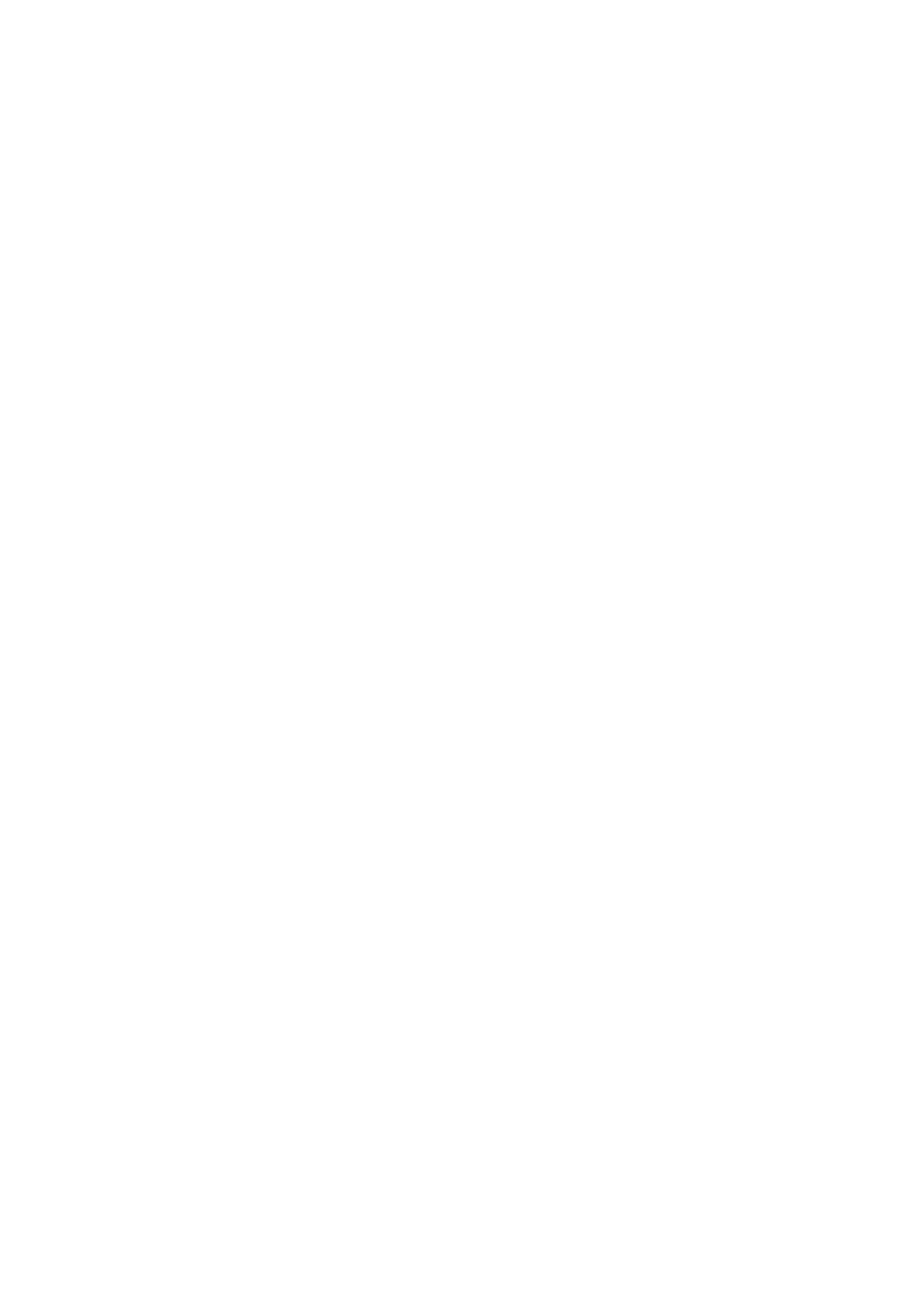#### **Appendix 1 Table 1: Core Operating Budget**

|                                          | 2019/20        | 2019/20             | 2020/21   | 2021/2022  | 2022/23      |  |
|------------------------------------------|----------------|---------------------|-----------|------------|--------------|--|
|                                          | <b>Revised</b> | Forecast<br>Outturn | Proposed  | Indicative | Indicative   |  |
| <b>Core Operational Expenditure</b>      |                |                     |           |            |              |  |
| <b>Employee Costs</b>                    | 3,107,580      | 3,141,000           | 3,591,300 | 3,753,800  | 3,866,400    |  |
| <b>Property Costs</b>                    | 217,800        | 217,000             | 217,500   | 217,500    | 217,500      |  |
| Supplies & Services                      | 254,060        | 251,000             | 295,200   | 295,200    | 295,200      |  |
| <b>Administration Costs</b>              | 220,740        | 222,000             | 224,000   | 224,000    | 224,000      |  |
| <b>Transport Costs</b>                   | 35.000         | 35,000              | 30.000    | 30,000     | 30,000       |  |
| <b>Transfer Payments</b>                 | 11,320         | 11,000              | 13,500    | 13,500     | 13,500       |  |
| Supported Living/Care at Home            | 169,400        | 169,000             |           |            |              |  |
| <b>Total Core Operating Costs</b>        | 4,015,900      | 4,046,000           | 4,371,500 | 4,534,000  | 4,646,600    |  |
| <b>Core Operational Income</b>           |                |                     |           |            |              |  |
|                                          |                |                     |           |            |              |  |
| <b>Council Requisitions</b>              | 3,553,900      | 3,554,000           | 3,660,500 | 3,770,300  | 3,770,300    |  |
| <b>Temporary Reserve Use</b>             | 120,000        | 0                   | 120,000   | 0          | 0            |  |
| Scottish Government Grant                | 0              | 150,000             | 0         | O          | 0            |  |
| 18/19 Associate Income                   | 80,000         | 80,000              | 0         | O          | <sup>0</sup> |  |
| Associate Income                         | 75,000         | 75,000              | 210,000   | 225,000    | 240,000      |  |
| Income from Projects                     | 173,000        | 173,000             | 315,000   | 395,200    | 326,700      |  |
| Rebates                                  | 0              | 0                   | 66,000    | 143,500    | 309,600      |  |
| <b>Total Core Operating Income</b>       | 4,001,900      | 4,032,000           | 4,371,500 | 4,534,000  | 4,646,600    |  |
| <b>Cored Operating Deficit/(Surplus)</b> | 14,000         | 14,000              | 0         | 0          | 0            |  |

#### **Table 2: Project Budgets**

|                                             | 2019/20   | 2019/20             | 2020/21      |
|---------------------------------------------|-----------|---------------------|--------------|
|                                             | Revised   | Forecast<br>Outturn | Proposed     |
| <b>Project Operating Expenditure</b>        |           |                     |              |
| <b>Employee Costs</b>                       | 1,311,000 | 1,234,400           | 1,302,500    |
| <b>Property Costs</b>                       | 0         | <sup>0</sup>        | o            |
| Supplies and Services                       | 27,000    | 39,100              | 28,000       |
| Contractors                                 | 0         | 0                   | <sup>0</sup> |
| <b>Administration Costs</b>                 | 18,500    | 12,900              | 28,500       |
| Payments to Other Bodies                    | 291,500   | 288,000             | 299,000      |
| Transport                                   | 30,000    | 28,000              | 22,600       |
| <b>Total Projects Operating Expenditure</b> | 1,678,000 | 1,602,400           | 1,680,600    |
| <b>Projects Operating Income</b>            |           |                     |              |
| Project Income                              | 1,851,000 | 1,775,400           | 1,995,600    |
| <b>Total Projects Operating Income</b>      | 1,851,000 | 1,775,400           | 1,995,600    |
| <b>Project Surplus</b>                      | 173,000   | 173,000             | 315,000      |
| Comprising:                                 |           |                     |              |
| <b>New Build Housing</b>                    | 0         | $\Omega$            | 30,000       |
| <b>Consultancy Services</b>                 | 70,000    | 80,000              | 217,000      |
| Learning and Development (Academy)          | 53,000    | 53,000              | 53,000       |
| <b>New Associate Income</b>                 | 50,000    | 40,000              | 0            |
| <b>Other Income</b>                         | 0         | 0                   | 15,000       |
|                                             | 173,000   | 173,000             | 315,000      |
|                                             |           |                     |              |

#### **Table 3: Reserves Scotland Excel Reserves** Unrestricted Reserves Opening Uncommitted Reserves 241,141 241,141 227,141 227,141 227,141 227,141 227,141 227,141 Use of Reserves  $\frac{(14,000)}{227,141}$   $\frac{(14,000)}{227,141}$   $\frac{(14,000)}{227,141}$   $\frac{0}{227,141}$   $\frac{0}{227,141}$   $\frac{0}{227,141}$ **Closing Uncommitted Reserves 227,141 227,141 227,141 227,141 227,141 % of Operating Income 5.7% 5.6% 5.2% 5.1% 5.0%** Restricted Reserves Opening Project Reserves 636,924 436,924 356,924 TBC<br>Use of Reserves (200,000) (80,000) (120,000) Use of Reserves (200,000) (80,000) (120,000)<br>Closing Project Reserves (200,000) (120,000) (130,024 (130,024) **Closing Project Reserves 436,924 356,924 236,924**

**% of Operating Income 23.6% 23.3% 16.0%**